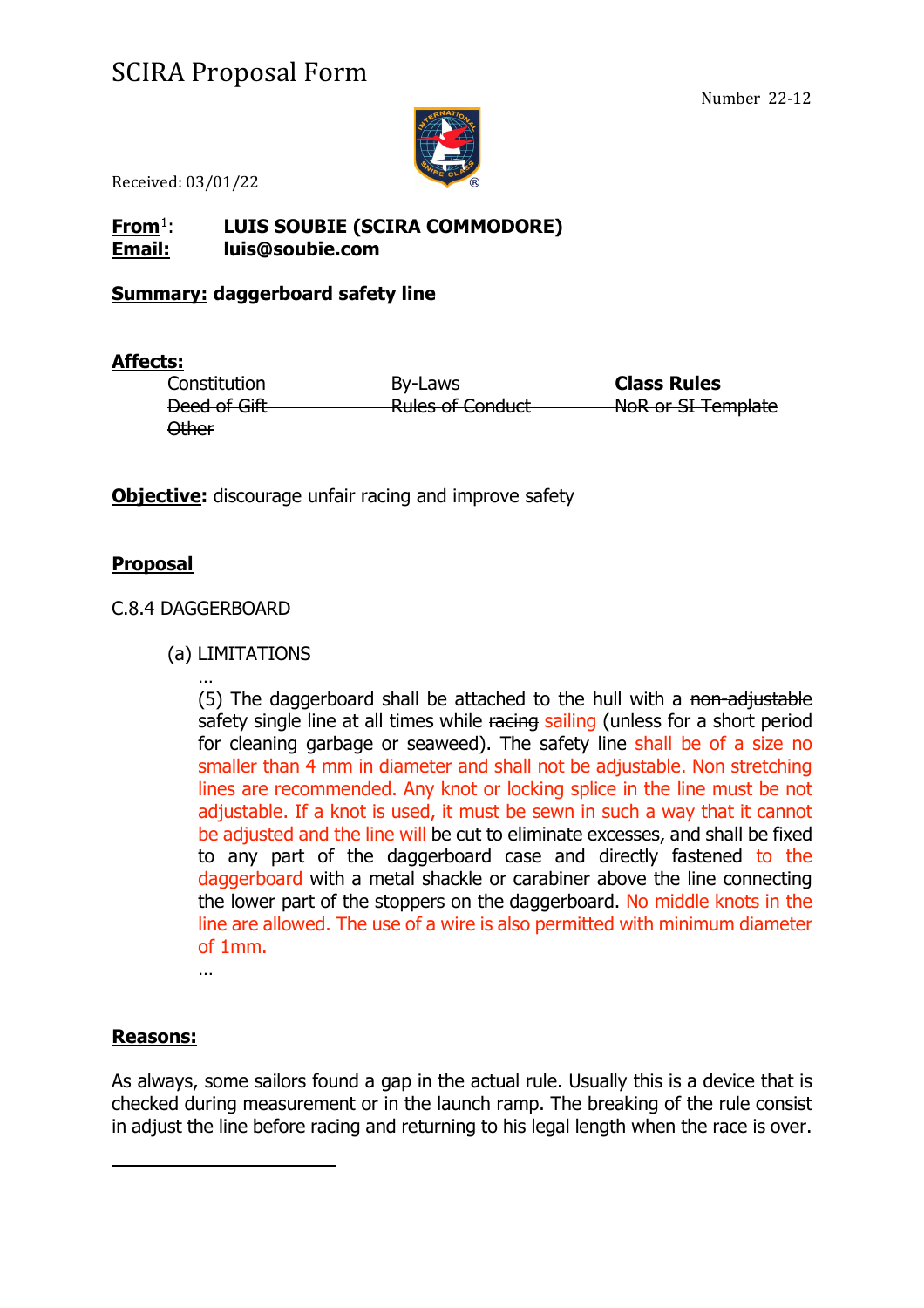

Received: 03/01/22

We can see week after week many sailors downwind with their centerboard mark way above the deck, and this is only allowed by a longer safety line.

The changing of the line extension is done in two ways.

Usually an adjustable knot is done in the upper part of the line, attaching a shackle or carabiner, and even when it does not have a visible excess of line as the rule demands, the knot might be made shorter, or with any other type of knot and therefore extending the line. Sailors do this and is





almost imposible to control.

Also is very easy to leave an excess or a big knot in the end of the line that goes under the centerboard case. When this knot is changed or adjusted the line is extended several centimeters.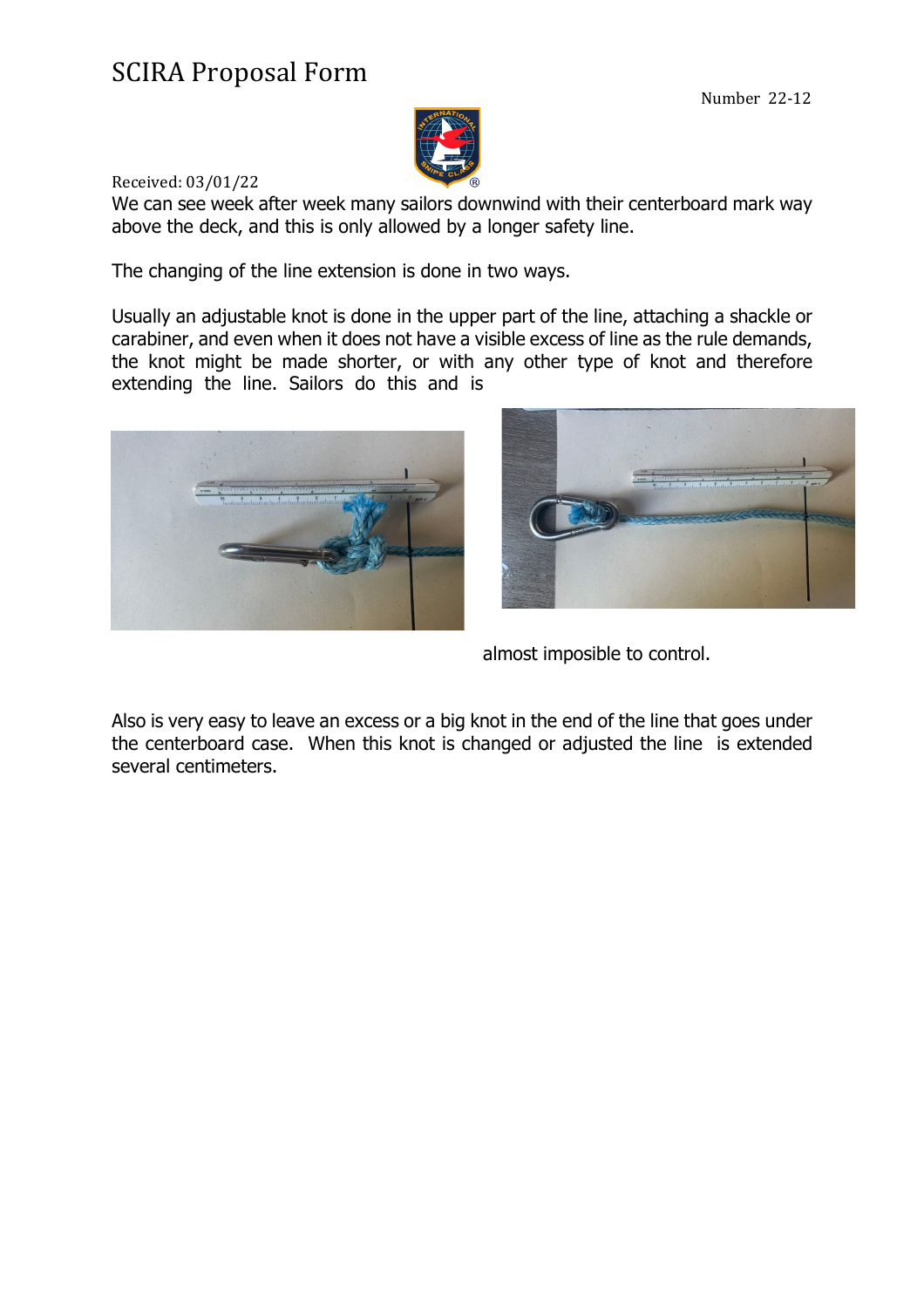

Received: 03/01/22





Some sailors present their boat to

measurement with knots that seems to comply with rule C 8.4, because they have not an excess of line to be removed, but they have big and long knots. It looks obvious and any good measurer will ask for a better

knot, but if we read the cold letter of our actual rule, this is allowed, even when the common sense says is this is not what we want. A measurer might ask the sailor to have a smaller knot, but to be fair, there is not a single rule to support that request either we like it or not.